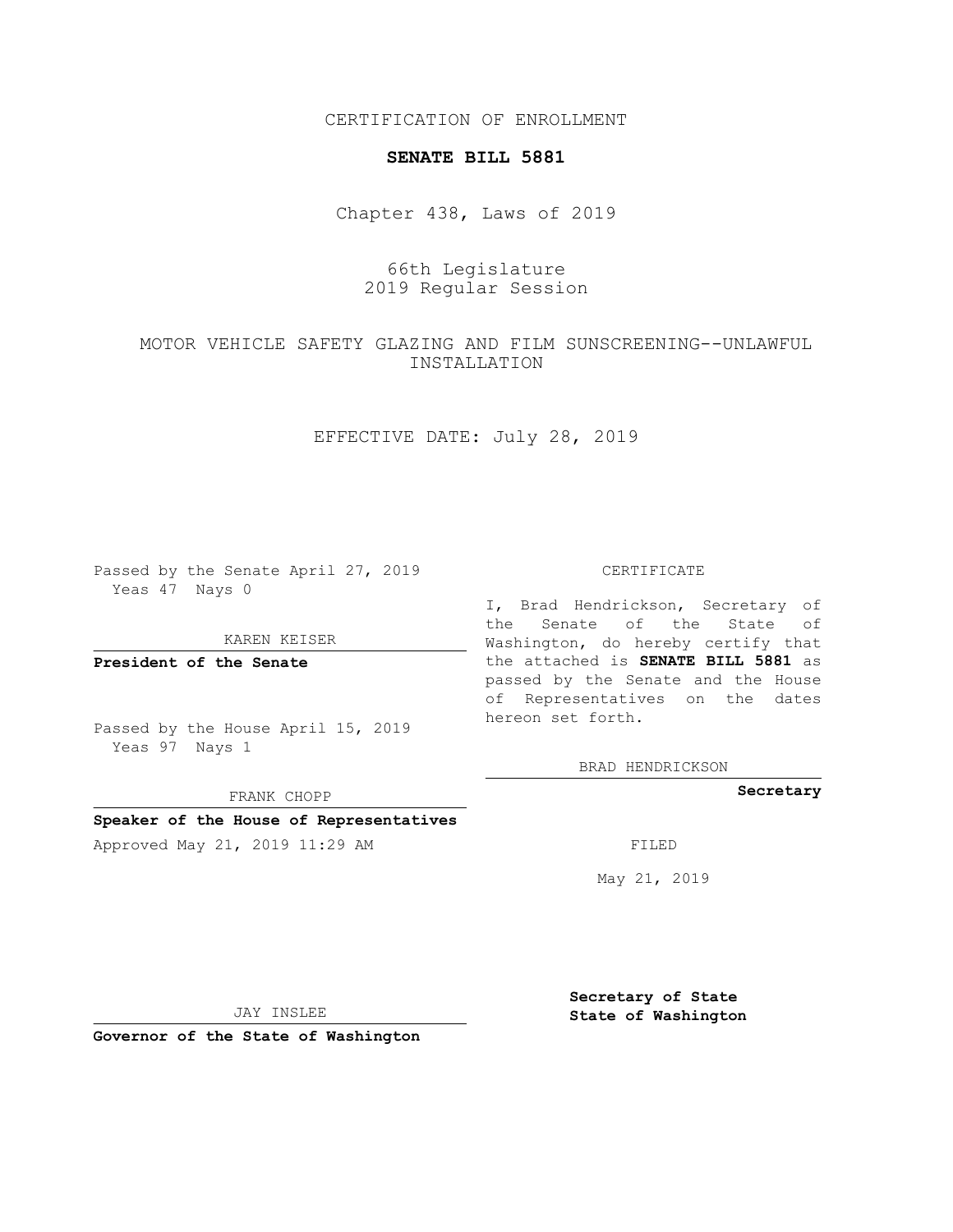## **SENATE BILL 5881**

AS AMENDED BY THE HOUSE

Passed Legislature - 2019 Regular Session

**State of Washington 66th Legislature 2019 Regular Session**

**By** Senators King, Hobbs, Takko, Wellman, Saldaña, Rivers, Holy, and Keiser

1 AN ACT Relating to the installation of safety glazing or film 2 sunscreening materials; amending RCW 46.37.435; and prescribing 3 penalties.

4 BE IT ENACTED BY THE LEGISLATURE OF THE STATE OF WASHINGTON:

5 **Sec. 1.** RCW 46.37.435 and 1990 c 95 s 2 are each amended to read as follows:6

7 ((From June 7, 1990,)) (1) A person ((who)) is quilty of unlawful 8 installation of safety glazing or film sunscreening material if he or 9 she knowingly installs safety glazing or film sunscreening material 10 in violation of RCW 46.37.430 ((is guilty of)). Installation includes 11 both the original application of safety glazing or film sunscreening 12 material and the installation of vehicle windows which have already 13 had safety glazing or film sunscreening material applied. Unlawful 14 installation of safety glazing or film sunscreening material((s. 15 Unlawful installation) ) is a misdemeanor.

16 (2) A person is quilty of unlawful purchase or sale of safety glazing or film sunscreening material installation services if he or she provides or receives compensation with the knowledge that such compensation is for the purpose of installing safety glazing or film sunscreening material in violation of RCW 46.37.430. Installation 21 includes both the original application of safety glazing or film